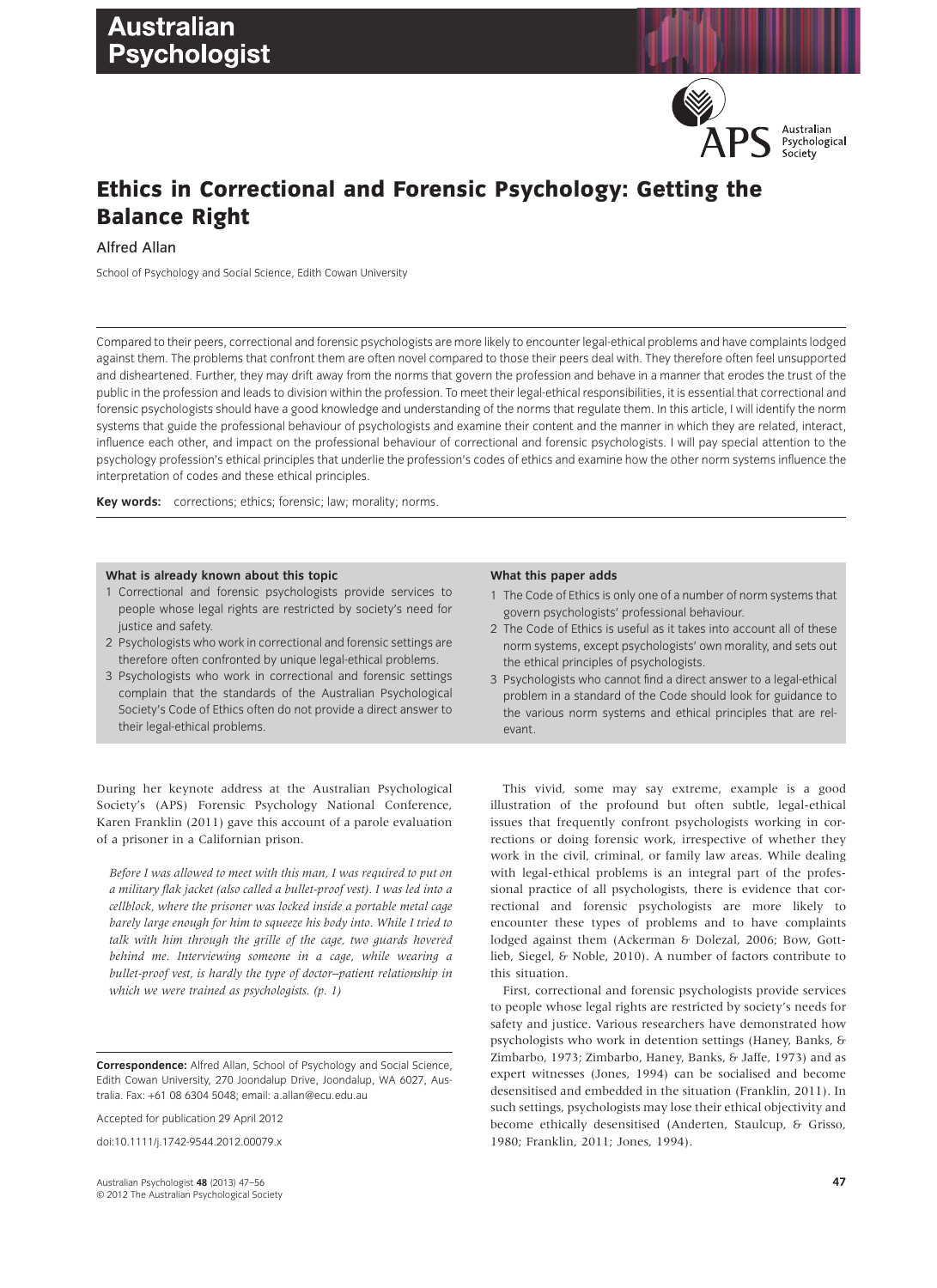Second, while the correctional and forensic roles of psychologists have a long history (Allan & Davis, 2010; Davis, 2008) and are recognised in legislation (see, e.g., the Western Australian Sentencing Act, 1995) these roles differ from what society considers to be the primary role of psychologists. Increasingly through legislation regulating the profession in Australia (Health Practitioner Regulation National Law Act, 2009) and other jurisdictions such as South Africa (Health Professions Act 56, 1974) and the UK (National Health Service Reform and Health Care Professions Act, 2002), society defines the primary role of psychologists as that of health practitioners whose function it is to prevent and heal individuals' mental health problems. It is this narrow definition of the role of psychologists that often influence how peers and the public judge the practice of psychologists.

Third, this narrow portrayal of the role of psychologists also influences what legal-ethical issues scholars study and write about and the legal-ethical training of psychologists. As the focus tends to be on the legal-ethical issues experienced by psychologists in the roles of preventers and healers of mental health problems, correctional and forensic psychologists are not exposed to the type of legal-ethical reasoning that will assist them to deal with issues they encounter in the settings where they work. Consequently, correctional and forensic psychologists do not feel equipped to deal with novel legal-ethical issues that confront them, often experiencing a sense of cognitive dissonance, to the point where some of them want to deny that they are psychologists<sup>1</sup> (Appelbaum, 1990; Gutheil, 2004; Halpern, Halpern, & Doherty, 2008) or argue that the profession's code of ethics, or at least parts of it, should not apply to them (Schafer, 2001).

Finally, as correctional and forensic psychologists work with judges, lawyers, prison officers, and other people whose professional norms<sup>2</sup> differ from their own, they may be tempted to adopt their colleagues' professional norms because they fear losing credibility and the confidence of their colleagues (Clingempeel, Mulvey, & Reppucci, 1980; Jones, 1994). While their colleagues' norms may be appropriate for their roles, these norms are often not appropriate for psychologists who have different roles (Anderten et al., 1980).

The cumulative effect of the factors mentioned above is that some correctional and forensic psychologists feel unsupported; others feel disheartened when they try to maintain what they consider to be the ethical aspirations of the profession; while others may drift away from the ethics of the profession and engage in behaviours that erode the trust of the public in the profession and lead to division within the profession. The risk of this happening was well illustrated by the behaviour of psychologists working in military detention centres during the so-called War on Terror and the aftermath thereof (Behnke, 2006b; Miles, 2007; Pope, 2011; Pope & Gutheil, 2009)

The Guidelines Committee of the  $APS<sup>3</sup>$  is developing guidelines for correctional and forensic psychologists that will undoubtedly be of great assistance to them. Guidelines will, however, not solve all the problems because it is practically impossible to draft a concise and accessible, but at the same time fully comprehensive, set of guidelines free of internal inconsistencies (Allan, 2011a). It is, for instance, unlikely that a set of guidelines would assist psychologists finding themselves in the

situation referred to by Karen Franklin (2011). To feel competent to deal with the legal-ethical challenges they face and to be able to explain their ethical position to their colleagues and other stakeholders, correctional and forensic psychologists need to understand their legal-ethical position which in turn requires a sound knowledge of the norm systems, and more specifically the ethical principles and rules that regulate their behaviour.

My aim with this article is therefore to identify the norm systems that guide the professional behaviour of psychologists, and to examine their content and the manner in which they are related, interact, and influence each other. I will pay special attention to the ethical principles that underlie the psychology profession's codes of ethics and examine the other norm systems that influence the interpretation of these ethical codes, principles, and rules. I hope to demonstrate that the best, but seldom the only, solution to a legal-ethical problem is usually the one that gives the best balance between the relevant norm systems and ethical principles.

# **Norm Systems**

There are at least five norm systems that are relevant to the professional conduct of psychologists: individual morality, human rights, public morality, law, and professional norms. Many psychologists are also subject to the norms of organisations they work for (e.g., department of corrective service) or engage with (e.g., courts).

## **Individual Morality**

People's individual morality is the set of unique and constantly evolving personal moral principles and rules which they actively, though not necessarily consciously follow (Allan, 2011b). The only sanction for non-compliance is a guilty conscience. As people's morality is influenced by their culture, religion, other norm systems, and their life experiences, it is to some extent driven by their subjective needs and motives. The subjective and emotional nature of individual morality has two important implications. First, it explains why people working within the same normative system can make diverse decisions. Second, it explains why the utility of individual morality is limited in legal-ethical decision-making. For instance, the value psychologists place on individual freedom may lead them to different, but equally valid, conclusions when they are confronted with a situation where they must weigh up the welfare of an individual and that of society (Grisso, 2001). It may, nevertheless, also lead to conclusions that the majority of psychologists find morally repugnant. This is a concern as individual morality is very influential because it operates at an intuitive, automatic, and mostly unconscious level and therefore affects all people's decision-making, even their critical and deliberate decision-making processes (Allan, 2011b).

## **Human Rights**

The human rights construct can be traced back to classic Roman law, Medieval Cannon law where it is linked to the Magna Cart (1215); the European and English Reformations; and the Enlightenment (Witte, 2007). It has influenced documents such as the American Bill of Rights (Witte, 2007) and modern legal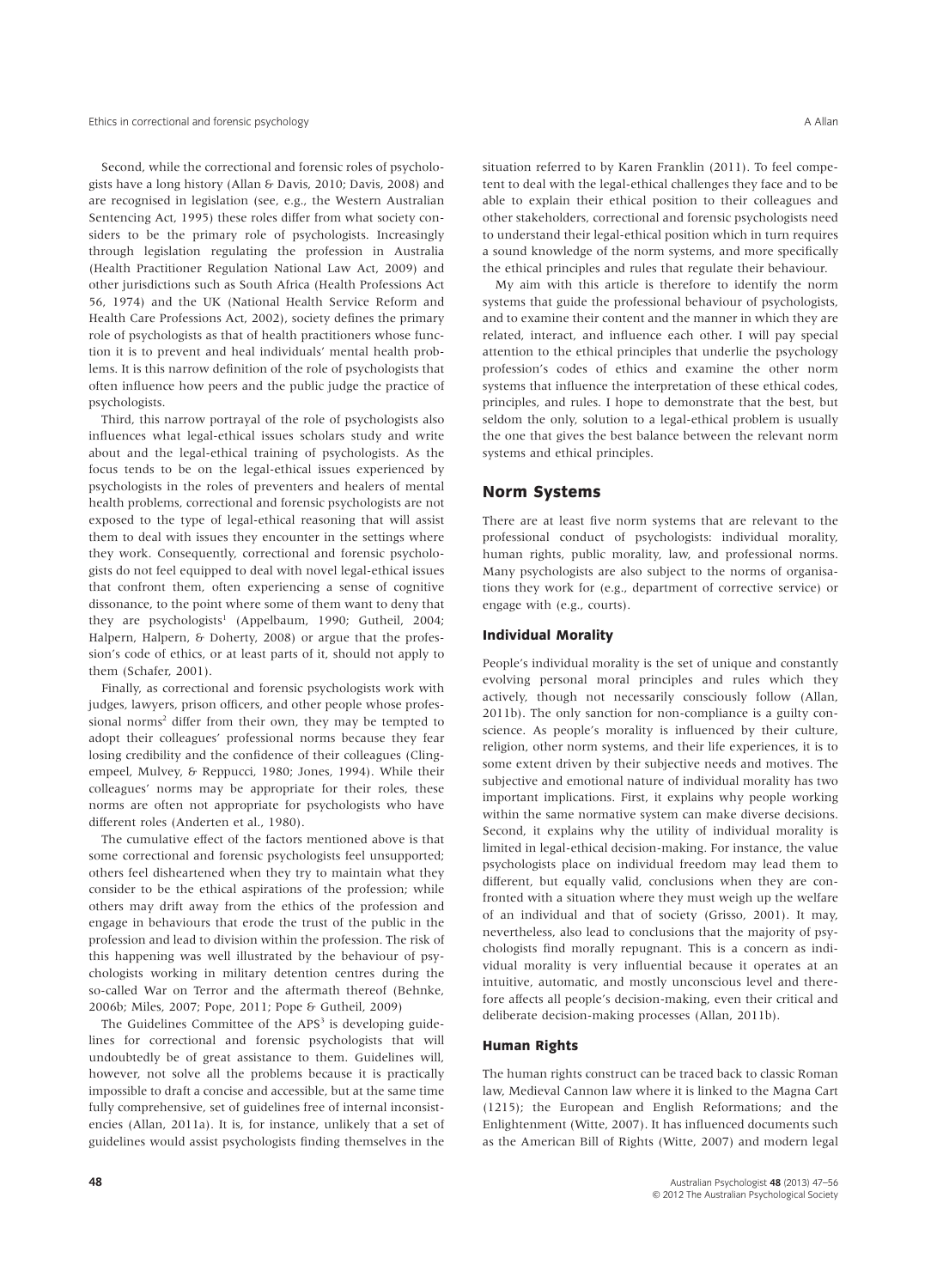systems, including English Common law. As Australian Common law is based on English Common law, these rights have made their way into Australian law, and Australians therefore enjoy rights thought of as human rights even though the Commonwealth does not have a bill of rights. Two Australian jurisdictions have passed human rights legislation aimed at entrenching certain rights (e.g., see the Australian Capital Territory's Human Rights Act, 2004 and the Charter of Human Rights and Responsibilities Act, Victoria, 2006), and all jurisdictions have laws that protect specific rights, such as for instance the right to privacy (see, e.g., the Privacy Act, 1988).

The concept of human rights as applied in the APS Code of Ethics (Code; Australian Psychological Society, 2007) is, however, a modern version thereof that emerged among the members of the United Nations (UN) in the aftermath of the Second World War (McCrudden, 2008; Witte, 2007). In an endeavour to prevent a repeat of the atrocities committed during the Second World War, member states placed emphasis on human dignity and adopted the Universal Declaration of Human Rights (United Nations, 1948). In this document, they articulated what they considered to be the human rights of individuals and collectives across the world based on the recognition that "the inherent dignity and the equal and inalienable rights of all members of the human family is the foundation of freedom, justice, and peace in the world" (Preamble, United Nations, 1948). As treaties of the UN are instruments of international law, aimed at countries rather than individuals, they are aspirational and do not automatically form part of the domestic law of a jurisdiction. They do, however, reflect those global rights of fairness and justice that transcend public morality and law and which are today seen as the unquestionable rights of every human. All psychologists as a collective, therefore have a legal obligation to honour those rights of people that form part of domestic law, and a moral obligation to aspire to respect human rights that do not form part of domestic law (Australian Psychological Society, 2007).

Since 1948, the UN has adopted a range of treaties that give effect to the Universal Declaration. Some of these deal with the rights of people that are directly relevant to psychologists, such as, those dealing with the rights of people with intellectual disabilities (United Nations, 1971), disabilities (United Nations, 1981) and mental illness (United Nations, 1991), the Convention on the Rights of the Child (United Nations, 1990), and the Declaration on the Rights of Indigenous People (United Nations, 2007). Two documents that are of particular importance to correctional and forensic psychologists are those dealing with the protection of persons from being subjected to torture and other cruel, inhuman or degrading treatment or punishment (United Nations, 1975), and the basic principles of justice for victims of crime and abuse of power (United Nations, 1985).

## **Public Morality**

In contrast to human rights which are considered to be universal, public morality is the set of well-established and welldefined, but usually unwritten, principles and rules that reflects what a society or a specific group regards as appropriate behaviour4 (Allan, 2011b). Public morality manifests as cultural rules and customs and in contrast to individual morality is shared by the majority in the society. In Western societies, those rules of public morality that are highly valued have mostly become legal rules, and the social sanctions for non-compliance with other rules of public morality are usually non-coercive and rarely go beyond the social shunning of the wrongdoer. Even in Western societies, public morality remains important as it influences individual morality, professional ethics, organisational norms, and law. Further, where law and public morality coincide, there is usually greater compliance with the law because of the added moral obligation (Hahlo & Kahn, 1968).

## **Law**

In democratic countries, law is largely an expression of the public morality in the relevant jurisdiction because it is made by delegates of the majority of citizens in the jurisdiction. Governments do, nevertheless, make law that goes beyond the public morality of the time when they consider it to be in the public interest. For instance legislation regulating smoking, seatbelts in cars, and helmets for cyclists was, initially at least, not widely supported by the public (Allan, 2011b).

Law operates in three distinctive but complementary ways: it confers rights, it creates prohibitions, or imposes obligations,<sup>5</sup> and very importantly, it establishes enforcement procedures (Miller, 2002). This ability to enforce norms is one of two factors which give law its relative prominence *vis-à-vis* the other norm systems because it provides powerful criminal sanctions and civil remedies to those whose rights have been violated. The other factor that makes law the dominant norm system is the rule of law which provides that no person or entity is beyond the law. The rule of law is recognised in the Preamble of the Code which provides that "psychologists respect and act in accordance with the laws of the jurisdictions in which they practise. The Code should be interpreted with reference to these laws" (Australian Psychological Society, 2007).

Law may sometimes be immoral (Honoré, 1993) as demonstrated by the laws in Nazi Germany prior to the Second World War. In such situations, psychologists' individual morality may compel them to follow their conscience and do what they believe is right even though what they do is illegal.

#### **Organisational Norms**

Organisational norms refer to those implicit or explicit principles and rules that organisations develop to assist them in exercising their social role and to regulate the behaviour of their employees and others who provide services to them. These norms may be articulated as goals, expectations, policies, principles, and rules, and non-compliance may lead to reprimands and other disciplinary action and may even have legal repercussions. The function of an organisation determines its norms, and these norms may require psychologists it employs to adopt a role that differs from the healing role officially ascribed to psychologists. As organisational norms must comply with law, there is no legal reason for psychologists not to obey them. Organisational norms, however, need not necessarily be consistent with professional norms, and therefore psychologists working for certain organisations will have to accept some tension between their professional and organisational norms.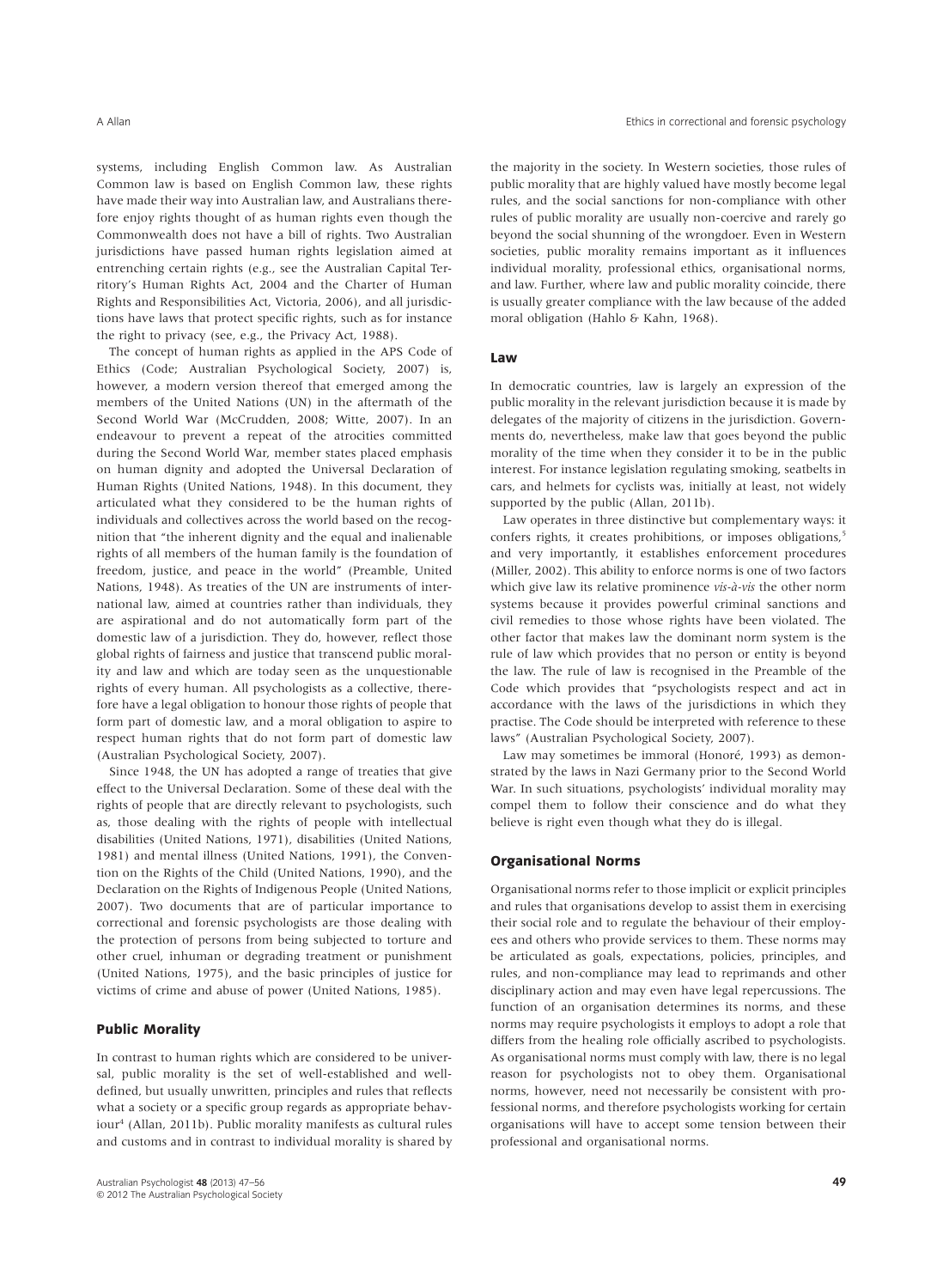## **Professional Norms**

The stable, though incomplete, set of norms widely shared by the members of a profession (Beauchamp & Childress, 2009) constitutes its professional norms. Psychology, as is customary for most professions, publishes codes of ethics and conduct to make a public statement of their ethical principles and the standards of conduct expected of members when they practise, teach, or do research (Allan, 2011a). The Code is a continuation of the code of the Australian Branch of the British Psychological Society, the predecessor of the APS, published in 1949. Cooke (2000) relates that the initial code was developed because of concerns regarding the use and publication of psychological data that had been accumulated during the Second World War and issues around deception and confidentiality in research and practice. The aim of the code was to protect the welfare of individuals and society and the reputation of the profession (British Psychological Society (Australian Branch), 1949). In the 60 years since its first publication, the code has been revised on a number of occasions, and the Psychology Board of Australia adopted the 2007 version thereof in 2010 (Allan, 2010a, 2011a); and it therefore binds all Australian psychologists. The Code has also been recognised by the courts as an indicator of the professional ethics of Australian psychologists (Psychologist Registration Board v Robinson, 2004; Psychologists Board of Queensland v Robinson, 2004).

As psychologists' role and the context within which they work influence the application of the ethical principles and standards, the APS further develops and publishes Ethical Guidelines (APS, 2010) that explain and augment their application in specific settings. The guidelines and the standards published in codes are, however, never exhaustive because it is impossible to capture the whole body of professional ethics in a guideline or standard, and it is, in any event, undesirable to do so as doing so will discourage higher level moral reasoning (Kohlberg, 1976). In order to deal with novel ethical problems, psychologists therefore require a thorough understanding of the ethical principles that form the foundation of these standards and guidelines.

# **Ethical Principles**

The Code is based on ethical principles<sup>6</sup> that are similar to those of psychologists in other countries (Allan, 2010b, 2011b) and those expressed in the Universal Declaration of Ethical Principles for Psychologists (2008). As the affect, behaviour and cognitions of humans are the focus of psychologists' endeavours, even of those who do not directly work with people, it is not surprising that the philosophy of Kant (1724–1804), which emphasises the dignity of persons,<sup>7</sup> has strongly influenced the ethical principles adopted by psychologists (Eyde & Quaintance, 1988). Kant<sup>8</sup> (1785/2001) argued that persons' humanity, that is, their unique ability to conscious and rational reasoning, makes it possible for them to distinguish between right and wrong behaviour and to make autonomous and reasoned choices. Their humanity therefore gives persons dignity that is an *inner worth*, which makes them worthy of respect (Kain, 2009). Kant further argued that because of their humanity, persons are obliged to make moral decisions (i.e., choose

between good and bad and right and wrong) and to respect humanity in themselves and other people irrespective of how they appraise them. Some philosophers propose that the dignity of persons is therefore inviolable (Dillon, 2010; Kain, 2009) and that people should recognise that some individuals and groups are more vulnerable to disrespectful behaviour and remove obstacles that prevent them from experiencing a dignified existence (Dillon, 2010).

A well-known ethical principle that psychologists derive from Kant's (1785/2001) theory is *respect for autonomy*, that is, that psychologists are obliged to respect competent persons' ability to make decisions regarding matters that are of importance to themselves, even though the decisions they make may objectively appear to be bad or wrong decisions. To be able to make autonomous decisions, people must be fully informed and make their decisions freely and voluntarily without any undue influence or coercion. Where clients' ability to make autonomous decisions is possibly or actually compromised because of factors such as their health (physical or psychological) or situation (e.g., detention), psychologists should take steps to optimise their ability to make autonomous decisions. A necessary implication of this ethical principle is that competent persons can waive their rights, for instance to be fully informed about the limitations of a procedure; or by permitting a psychologist to give a copy of their confidential clinical notes to a lawyer. Consent, however, never justifies psychologists to act in a manner that is illegal or disrespectful of the dignity of other people, as discussed next.

The ethical principle *respect for the dignity and rights of people* requires psychologists to respect persons' physical and psychological integrity, legal rights (e.g., intellectual property rights), and moral rights (e.g., those human rights that do not form part of law). This principle comes closest to reflecting Kant's (1785/ 2001) notion that people must respect the humanity of others. It is essentially about the manner in which people treat others. Psychologists must therefore not demean or defame persons and must treat them in a way that will foster their positive selfregard (Rawls, 1999). The situation related by Karen Franklin (2011) suggests that the humanity of the relevant prisoner was not being respected by the prison authorities. Psychologists must also respect the privacy of people by not encroaching in their sphere of intimacy (the so-called right to be left alone) and by keeping information that they have obtained in their professional capacity confidential.

The *integrity principle* reminds psychologists to be open, honest, and accountable in their professional dealings. They must be accurate and objective when they communicate with clients, and when they convey information about clients. Psychologists who write reports should therefore be absolutely honest and should not mislead readers in any manner (Bazelon, 1982). In a seminal paper, Judge Bazelon identified what he calls sins of forensic psychologists in this regard, namely their failure to disclose their "underlying observations and methods of inference" (p. 116), "values" (p. 116), and "role conflicts" (p. 117) they may have, and "uncertainties and divisions of opinion that may exist about" their findings (p. 117). Psychologists must correct any misconceptions people may have about them and their role. Clients who have had dealings with psychologists may not, for instance, appreciate that correctional and forensic psychologists usually cannot maintain the same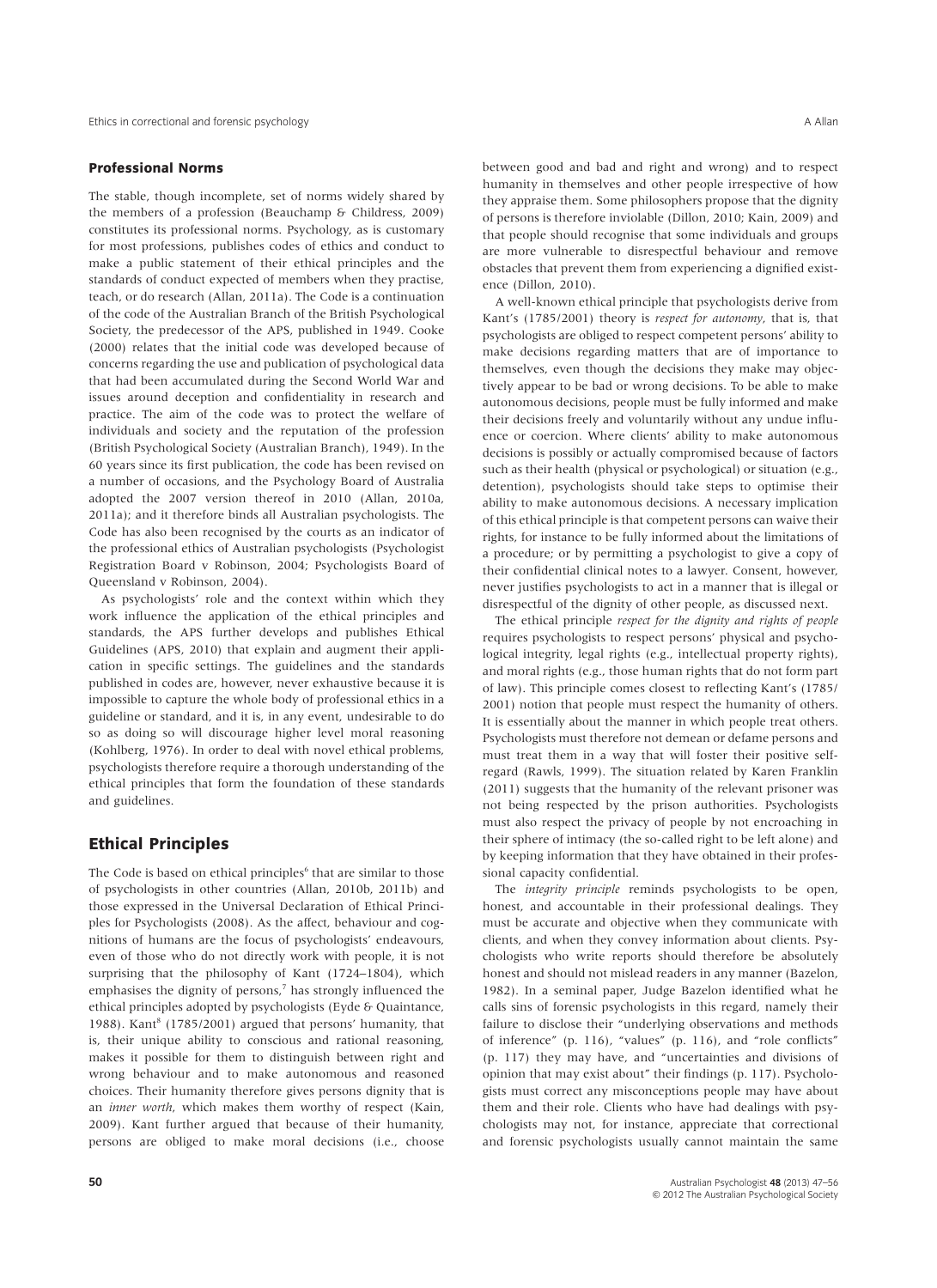level of confidentiality as psychologists who work in traditional clinical and counselling settings and should be warned about this.

The procedural justice component of the *justice principle* (which in general requires psychologists to treat people fairly and overlaps with the integrity principle) is of particular importance to correctional and forensic psychologists as they often make decisions that impact on other people's lives, or provide information to those who make such decisions (Allan & Davis, 2010).9 Procedural justice requires that psychologists who are making decisions about other people take into account all relevant information, have an open mind (i.e., remain open to persuasion), and be unbiased. This means that psychologists should not have any actual or conscious prejudice, arising from past contacts or knowledge, towards persons whom they make decisions about and must also avoid any situation that *may* create the perception that they are biased. The test of perceived or apprehended bias is whether an independent, reasonable, informed observer could believe that the psychologist may be biased. This is one of the reasons why psychologists should not write reports for family courts where one of the parties is a current or former client.

The *responsibility principle* reminds psychologists that they are accountable to various persons and entities, which could include the organisation they work for, their profession, their clients, and the society. Psychologists who work for *organisations* will be bound by their service agreement with the organisation and, as discussed above, the norms of the organisation. Psychologists' responsibility to the *profession* stems from an agreement that they, in return for the privileges they acquire by registering, will refrain from doing something that may reflect negatively on the profession or discipline or that will discourage members of the public from trusting or using the services of psychologists. Psychologists' responsibility to their *clients* is determined either by the explicit or implied contracts with them or their role. The definition of client is wide and includes "a party or parties to psychological service involving teaching, supervision, research and professional practice in psychology' (Definition section, Australian Psychological Society, 2007). Psychologists (e.g., single court experts appointed under the Family Law Act, 1975) frequently find themselves in situations where they may have more than one client as defined in the Code. Standard B.5 of the Code requires psychologists in these circumstances to determine what their specific responsibility towards each of their clients is and to explain this to each of them. Ultimately, both the profession and individual psychologists, however, have a responsibility to *society* which arise from a social contract between the professions and society (Parsons, 1968). In terms of this contract, society bestows certain privileges on the psychologists as individuals and a collective, who in return address society's needs and protect the interests and welfare of society, and individual members of society. All psychologists must therefore protect the interests of society: They must, for example, disclose confidential information regarding clients who pose an immediate and serious threat to identifiable persons if this is the only reasonable method of averting the danger. It is inevitable that there will often be tension between psychologists' responsibilities to different people and entities that they will have to resolve, an issue that I will revisit later.

The *fidelity principle* reflects the fact that the relationship between psychologists and their clients is seen to be uneven. Psychologists are seen to be in a position of power *vis-á-vis* their clients because of their knowledge, skill, and insight. Clients are seen to be disempowered because they are usually vulnerable when they consult psychologists and can only receive a service if they make themselves even more vulnerable by sharing intimate and sensitive information with psychologists. In the eyes of the public, forensic psychologists in particular appear to be seen as very powerful, as demonstrated by the comment of two *Seattle Times* reporters that a deceased psychologist "as a parenting evaluator in child-custody cases, carried tremendous power" (Sullivan & O'Hagan, 2007, p. 10). People must therefore trust that psychologists they engage with professionally are trustworthy in the sense that they are competent, loyal, and committed to act to their clients' benefit even where it may be detrimental to their own interests or those of others. The application of this principle, which I will discuss later, is restricted in some settings that correctional and forensic psychologists work in.

The *nonmaleficence principle* (do no harm) reflects the obligation of all people, including psychologists, to refrain from deliberately or negligently harming other people; and refrain from engaging in behaviour if there is a reasonably foreseeable risk of harm to others.<sup>10</sup> Psychologists must therefore not create a potential risk of harm by exceeding their competence or departing from the professional standards expected of reasonable and prudent psychologists in the same circumstances. It is, nevertheless, unavoidable that psychologists will at times cause unintended but avoidable harm, for instance, their clients undergoing grief therapy may during the process become very distraught and even develop suicidal ideas. As the ultimate goal of psychologists providing grief therapy is, however, to benefit their clients, the beneficence principle, which I discuss next, justifies proceeding with the therapy if it is indicated.

The *beneficence principle* (do good) requires psychologists to take positive steps to contribute to the welfare of their clients and has two components (Beauchamp & Childress, 2009). The first of these is *utility*, which requires psychologists to attempt to maximise the positive outcomes for clients by balancing the risks, costs, and benefits in all situations and taking the course of action that will optimise the benefits relative to the risks and costs. In situations where a client will be harmed, psychologists must try to mitigate the harm. While grief therapy is, for instance, justified, the therapist must still take reasonable steps to minimise the transient distress the client may experience. The second component, *positive beneficence*, requires psychologists to anticipate and neutralise, as far as reasonably possible, factors which may cause harm to clients even where there is no legal obligation to do so. Psychologists who foresee that a course of action pursued by clients may cause them harm should therefore advise them of the foreseeable risks. The beneficence principle does not allow psychologists to act in a paternalistic manner by directing clients to act in a certain manner, or acting on behalf of clients without their consent, because doing that ignores their clients' autonomy. Psychologists can therefore warn competent clients of the risks of their course of action but must then allow them to decide what to do about these warnings. It follows that clients who ignore psychologists' advice must take responsibility for the consequences of their decisions.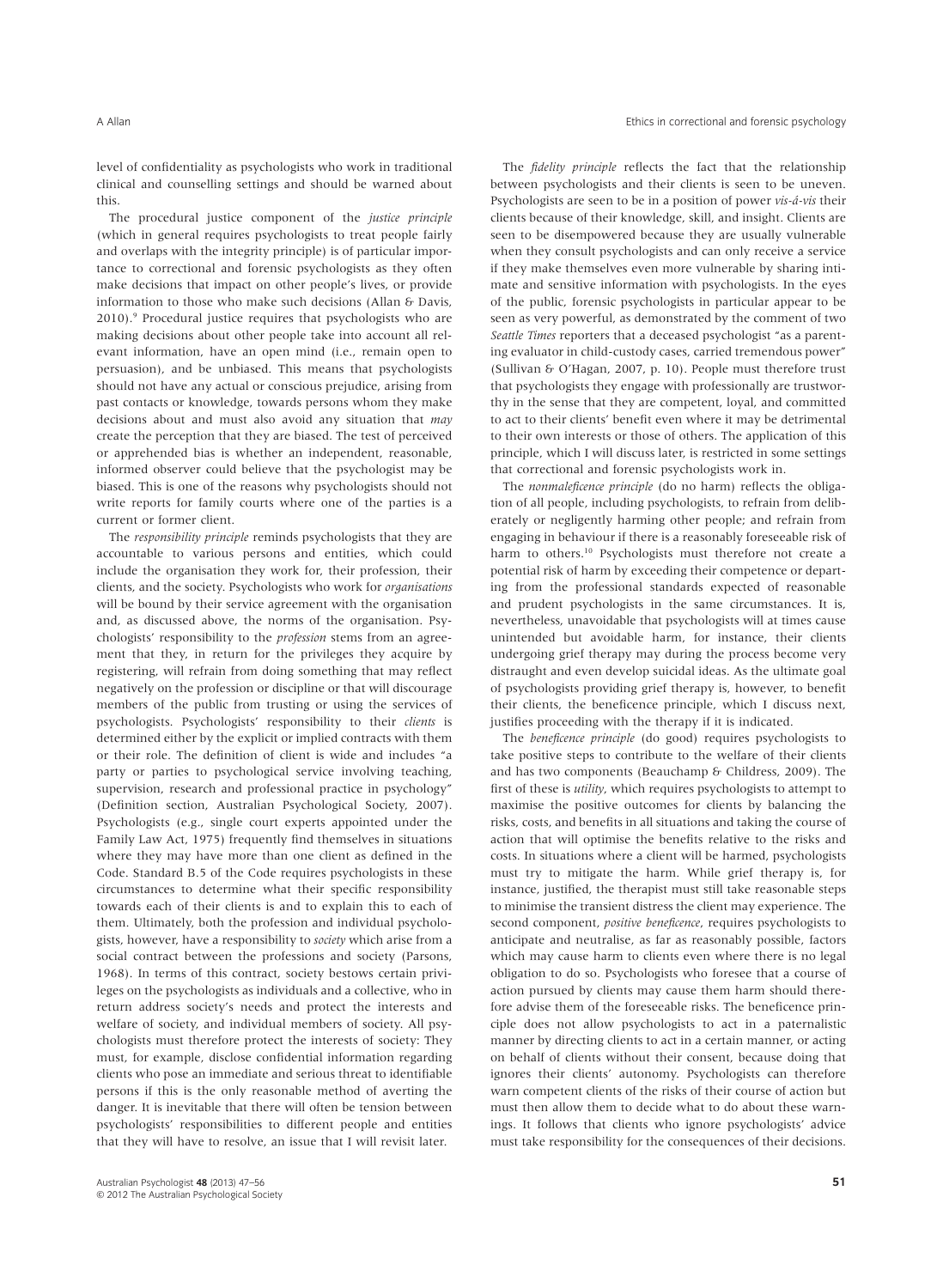## **Dealing with Legal-Ethical Issues and Finding the Right Balance between Obligations**

When psychologists are confronted by legal-ethical problems, the Code, read with one or more of the Ethical Guidelines if appropriate, will mostly provide adequate guidance. These documents reflect the ethical principles of the profession and take into account the public morality of the relevant society and the law of the jurisdiction that would include enforceable human rights expectations. The Code, particularly the standards which are the applications of the ethical principles, should, however, always be interpreted with reference to the role and setting psychologists work in, because this will determine what norms are relevant and the weight that should be given to them. It is therefore possible that what is appropriate for psychologists working in a high security forensic mental health unit may be inappropriate for psychologists who work in a community mental health clinic next door. I will next try to demonstrate how the various norm systems influence the interpretation of the Code.

The norm system that is most likely to influence the interpretation of the Code is *law*, especially the civil, correctional, criminal, family, and mental health law in the jurisdiction in which psychologists work, but sometimes even the common law may need to be considered. A case in point is the prevention of suicide and self-harm where Allan et al. (2006), after a review of the relevant case law, concluded that when it comes to the prevention of suicide "the burden on practitioners working in prisons will be greater than on those in private practice" (p. 232). Therefore, while clause 2.5 of the Australian Psychology Society (2009) *Guidelines Relating to Suicidal Clients* cautions psychologists to respect "the client's autonomy,... [in] . . . deciding whether and when to intervene, . . ." the common law is such that most, if not all, departments of corrections direct psychologists to take steps to prevent clients from self-harm. In most cases, departments have specific protocols in place that may require psychologists to act in a way that will ignore prisoners' rights to autonomy, and may not be in accordance with what is considered to be best practice in most other settings.

Legal provisions that are not directly aimed at the behaviour of psychologists can also influence the ethical decision-making of forensic psychologists. For instance, psychologists conducting an assessment in a family law dispute may conclude that it would be in the best interest of a child if the court orders the father to be the primary caregiver, but realise that if the court makes such an order it will have a devastating emotional effect on the mother who has a history of severe depression and self-harm attempts. Normally, psychologists will have to weigh up the relative risk of harm to the mother versus that to the child. They must also take into account the integrity principle requiring them to be honest and the justice principle requiring them to be fair to all parties. The factor that will, however, be conclusive here is the rule that the interest of children are paramount in family law matters, and therefore the psychologist will have to write a report that reflects that putting the child in the care of the father will be in his or her best interest despite foreseeing that this may cause the mother psychological harm.<sup>11</sup>

When considering the scenario in the previous paragraph, psychologists should also be cognisant of the legal rule that

expert witnesses are consultants of the courts and therefore required to be totally objective and honest when they communicate with the court (Allan, 2005; Allan & Davis, 2010; Allan & Meintjes-Van der Walt, 2006). Adherence to this rule makes it impossible for psychologists to be as loyal to their clients as envisaged by the fiduciary principle may lead to the disclosure of confidential information that clients do not want to be disclosed, and can harm both clients' legal and psychological interests. The beneficence principle consequently requires psychologists about to undertake an assessment which they know will, or could, lead to them writing a court report, or testifying in court, to inform the people they are about to assess that the normal rules such as confidentiality and loyalty may not apply in respect of the relevant assessment, and that information collected could be subpoenaed even if no formal report is prepared. Where psychologists anticipate that the content of a court report could be psychologically harmful to the person whom they assessed, or somebody related to that person, they should take steps to minimise such harm. Such interventions should be ethical (i.e., should not involve a boundary crossing except if there is an emergency) and must not interfere with the legal process. Psychologists should therefore consult a lawyer before they intervene with somebody they have forensically assessed.

Where a clear legal rule applies, psychologists should follow it but with two very important provisos. First, the standard of conduct required from psychologists by law may be less stringent than what is required of them by their professional ethics. This is because law generally sets minimum behavioural standards, whereas professional ethics are aspirational and therefore can require a higher standard of conduct. A case in point is the ethical prohibition of social and sexual relationships between psychologists and their adult clients even though it is lawful in Australia for two consenting adults to have social and sexual relationships (for a more in-depth discussion, see Allan & Thomson, 2010). Psychologists who ignore the higher ethical standard act unethically. Second, legislation in the correctional, family, and mental health law areas may give psychologists coercive powers, such as requesting the court to compel a person by subpoena to provide them with information. Psychologists may also find that courts provide them with confidential information about people without obtaining consent for it to be used by the psychologist. For instance, a parole board may provide psychologists transcripts of prisoners' private telephone conversations to consider when they write parole reports. Despite this legislative authority, psychologists must exercise their powers, or use the information, in accordance with the provisions of the Code and its underlying ethical principles. At least three ethical principles are relevant here.

To start with, psychologists should respect the autonomy of the prisoners and provide them with adequate information to make a choice. Furthermore, psychologists must not cause harm and it is likely that prisoners who feel that their rights have been disregarded may refrain from using the services of psychologists in the future, or more concerning, discourage others to do so. Finally, psychologists have a responsibility not to bring the profession into disrepute, and if prisoners feel psychologists have disregarded their rights it brings the whole profession into disrepute. Psychologists with coercive powers should therefore as a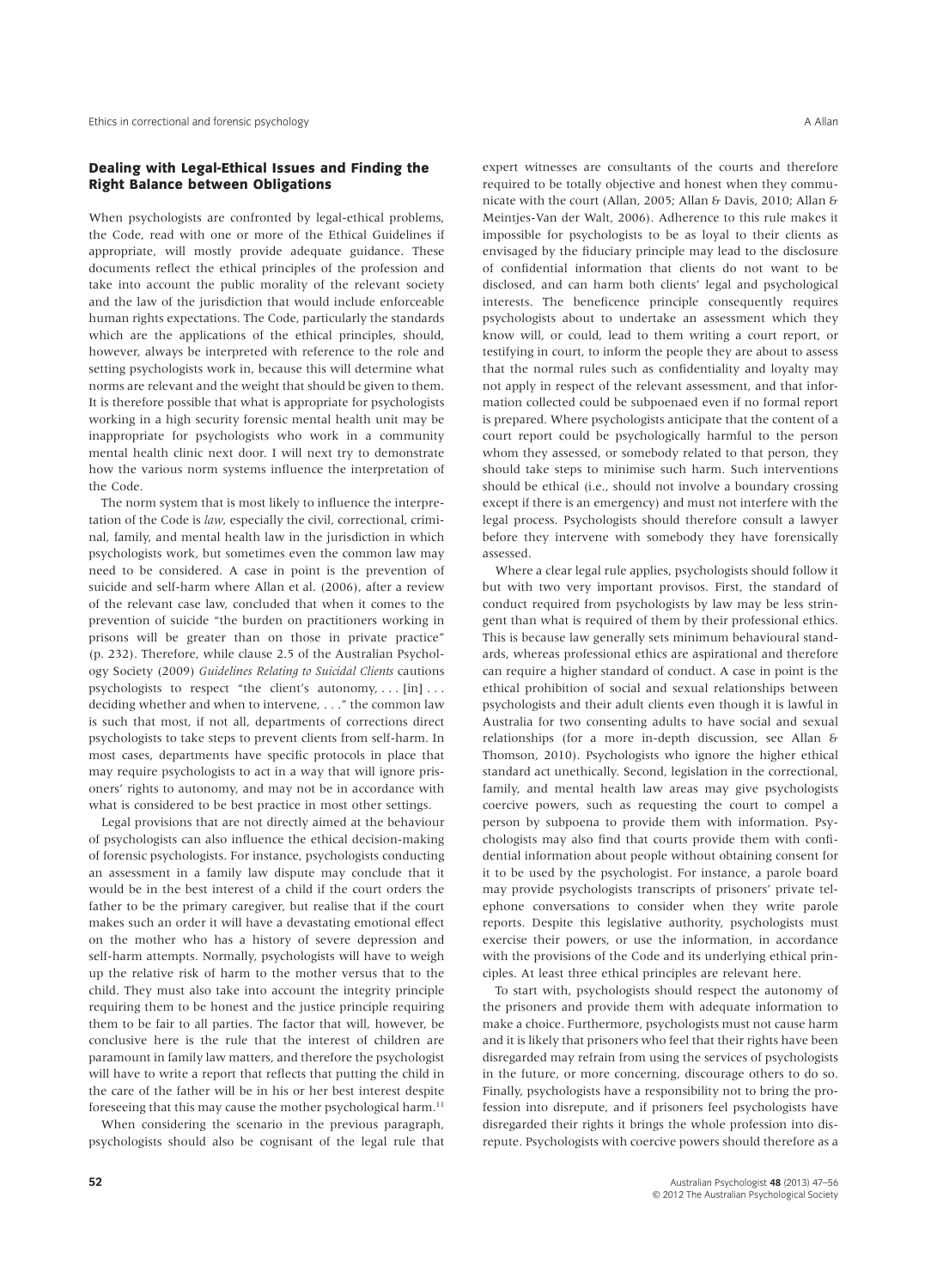rule not exercise them without consent, but in obtaining consent they must inform, in this case, prisoners that the parole board is likely to make a negative inference should they refuse to give psychologist consent to study the transcripts. It is true that prisoners' choices in these circumstances are restricted, but these restrictions are imposed by law and are justified by the societal interests of justice and security.

Codes must also be interpreted with reference to *organisational norms* and they may be more problematic than legal norms because they are specific to the organisation; not transparent and poorly articulated, but at the same time very influential within organisations. Two factors make the norms of organisations that correctional and forensic psychologists generally work for particularly problematic. First, they are often organisations that society, or more specifically the state, has given coercive powers to allow them to protect society's security and promote justice (e.g., courts; departments of corrections; forensic psychiatric hospitals; and the police). They may even have a mandate to take proactive steps to protect society by collecting covert information (e.g., intelligence organisations and crime and corruption investigating agencies). Second, many of the people served by these organisations have extensive criminal records or histories of violent or socially inappropriate behaviour and many of them could pose a threat to the safety of employees of the organisations. The norms of these organisations therefore tend to be aimed at ensuring the protection of the public and staff, even at the cost of the rights of those they serve.

The authors of the Preamble to the Code anticipated that there would be tension between the Code and the norms of the organisations psychologists. Therefore, psychologists are instructed to act with reference to, but not necessarily in deference to, any organisational norms and procedures to which they may be subject. Standard B.12.1 of the Code further provides that where the demands of an organisation require psychologists to violate the principles, values or standards set out in the Code, they should clarify the nature of such conflicts; inform all parties of their legal-ethical responsibilities; and seek a constructive resolution of the conflict that upholds the principles of the Code. Where psychologists who, for instance, work in a prison feel that the organisation's norms require them to treat clients or potential clients in a demeaning manner (see examples given by Franklin, 2011), they should endeavour to change these norms. In all other instances, they should adhere to their ethical rules as far as is practically possible within the norms of the organisation. Correctional psychologists, who, for instance, facilitate groups attended by sexual offenders merely because it is a prerequisite for obtaining parole, should accept that the participants are not, objectively, making a free and voluntary decision to attend the group. This is, however, a reality and psychologists' obligation under these circumstances is to ensure that the prisoners are fully informed of the options they have, restricted as they may be, and are allowed to make an optimally free and voluntary decision within the context.

The final norm system that will always, to some degree or another, influence psychologists' interpretation of a code is their *individual morality*, and this is important at two levels for this article. To start with, the emotive and potentially self-serving nature of individual morality can lead to poor ethical decisionmaking. Psychologists can change this by internalising the

ethical principles of the profession as virtues, which should ensure that their decision-making will usually meet the minimum legal and ethical standards.

Furthermore, psychologists' individual morality may lead them to question the legal, organisational, or professional norms they are subject to, and this could make it difficult for them to do their work. While they are entitled to advocate for changes to the relevant norms, if unsuccessful it is questionable whether psychologists should work in settings where they know that their moral values are contrary to the relevant legal, professional, or organisational norms that apply in the setting as they will inevitably be confronted with difficult decisions and experience stress that may be to the detriment of the service they provide to their clients. A problem is that many of the work settings where psychologists experience this form of emotional discord are settings where there is a great need for psychological services. The same values that make psychologists question the relevant legal, organisational, or professional norms are often those that lead them to believe that they have a moral obligation to provide services there.

Exploring the posed question further is beyond the ambit of this article, but I will attend to the situation where psychologists find themselves in a situation where they feel that the legal, organisational, professional, or a combination of these, norms that are relevant in a specific situation are immoral. Take the case of psychologists who receive legal opinion that they are compelled to disclose confidential client information while they feel that the confidential nature of client notes is inviolable. As psychologists violate the autonomy of other people by imposing their individual morality on them, they should be irrespective of their own views, first determine what their clients' views are. If clients approve the disclosure, psychologists should respect their views as the right of confidentiality is that of the clients. Should their clients oppose the disclosure of the information, psychologists must consult a colleague and where appropriate a lawyer, to obtain an objective opinion as they are entitled to explore legitimate avenues to avoid disclosing the information. Where there is, however, no such avenue, or the psychologists have exhausted all such avenues, they should disclose the information. As autonomous persons psychologists may, however, choose to ignore the relevant norms, but before they do so they need to consider the consequences of such behaviour as they may face social, legal, or disciplinary sanctions (for a debate in this regard, see Ansell & Ross, 1990; Eenwyk, 1990; Pope & Bajt, 1988).

Finally, where psychologists cannot find a solution to a problem in the Code or any of the norms systems, psychologists should apply the eight *ethical principles*. As each of the principles has equal weight, psychologists may be confronted with ethical dilemmas where they must choose between two or more courses of action, each that will have substantial consequences and which is supported by one or more ethical principles (Allan, 2011b). They therefore face a situation where whatever course of action they take they will compromise at least one ethical principle. Psychologists could also be confronted with situations where they have obligations flowing from the same principle but to more than one person. Where people are confronted with competing obligations they should, according to Ross (1930), consider the situation carefully and then obey the obligation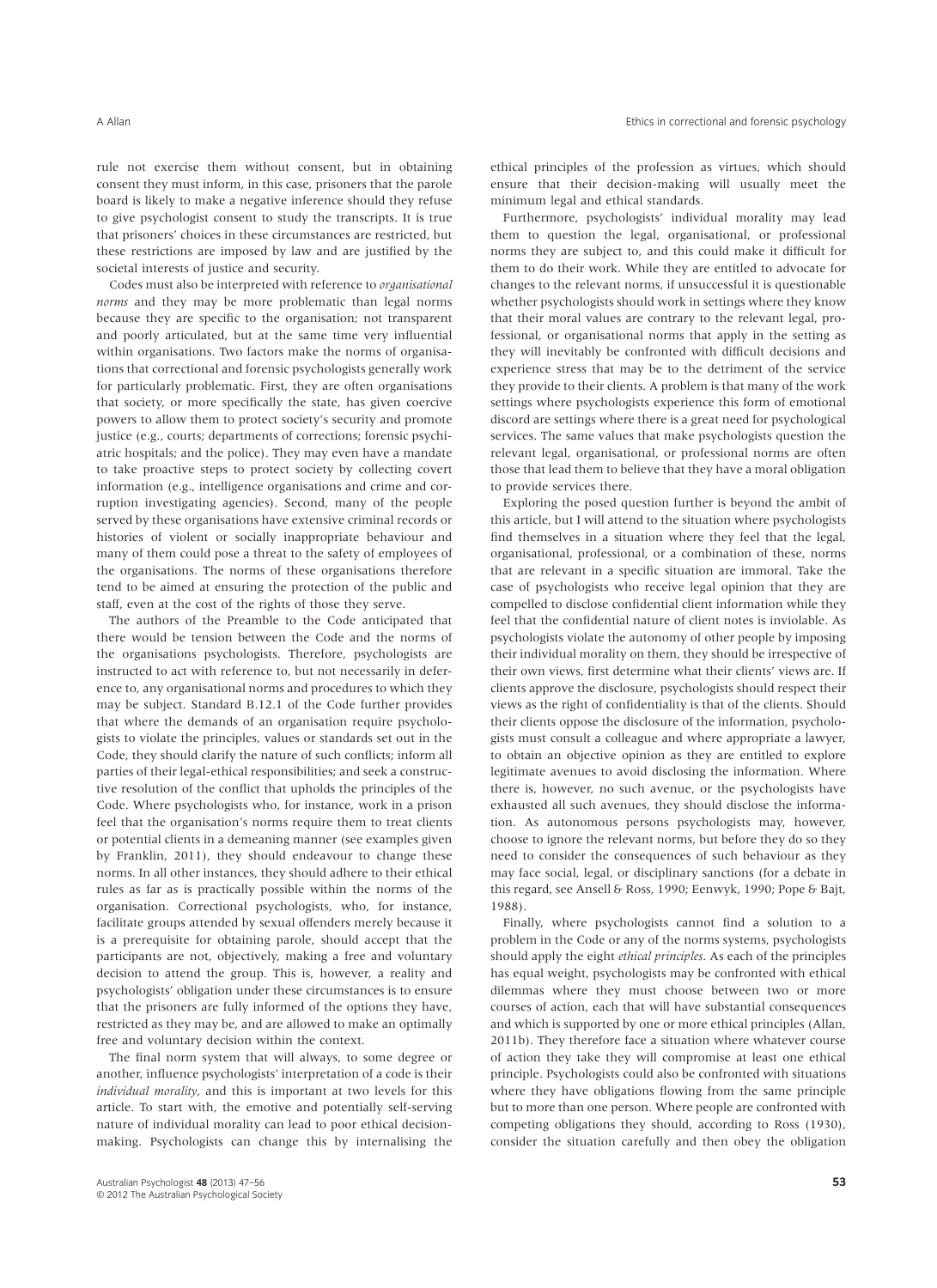which they conclude is "in the circumstances . . . more incumbent than any other " (Ross, 1930, p. 19).

# **Conclusion**

Correctional and forensic psychologists fulfil an important social role, but it differs from that of psychologists working in traditional mental health settings. In the contexts they work there is a relatively higher risk of being confronted by legal-ethical challenges, many of which will differ from those their peers encounter. While the same norm systems that regulate the decision-making and behaviour of their peers, govern correctional and forensic psychologists, the application of the components of these norm systems differ due to differences in their role and responsibilities. The specific set of ethical guidelines that the Ethical Guidelines Committee of the APS is in the process of developing should assist correctional and forensic psychologists but will never provide answers to all the novel legal-ethical problems that they may encounter. They therefore still need to have a sound knowledge of the norms that govern their professional practice, particularly the ethical principles of the profession. Of these principles, the one that is of particular importance to correctional and forensic psychologists is respect for the dignity and rights of people, as what they do must always be respectful of the humanity of those they work with.

# **Author Note**

The author thanks Maria Allan, Graham Davidson, and Don Thomson for their comments on earlier drafts of this article and Mary Edwards of the Social Justice Research Centre, Edith Cowan University for her editorial assistance. An earlier version of this article was presented as a keynote address at the Australian Psychology Society Forensic Psychology National Conference, held at Noosa, Queensland, Australia, from 4 to 6 August, 2011.

## **Endnotes**

1. Some other psychologists, notably industrial and organisational psychologists, feel the same (Behnke, 2006a; Bordow, 1971).

2. The word *norm* is derived from the Latin word *norma* which means "a carpenter's square for measuring right angles" and in a transferred sense it is used to refer to a standard or rule (Simpson, 1971, p. 396). In this article, I define a norm as a principle or rule that governs conduct, action, or procedure, in other words, it tells people what they ought and ought not to do.

3. The American Psychology and Law Society (2011) recently published a revision of its guidelines which were first published in 1991.

4. Religion informs public morality and, in some societies, there may be very little distinction between religious and public mores.

5. Ordinary persons also create legal obligations and duties, e.g., by concluding contracts.

6. For ease of communication, I distinguish eight not mutually exclusive principles, but they could be collapsed into fewer principles, and the nomenclature I use is not universal either.

7. As codes of ethics, declarations of the UN and law are all products of their time; it is probably no coincidence that the first national codes of ethics in psychology, the UN declarations of human rights and legal reform aimed at making it easier for people to protect their dignity and human rights, all appeared in the middle of the 20th century in the wake of the total disregard for human dignity during the Second World War.

8. There are other philosophers whose work could also provide valuable guidance to psychologists, but I will limit this discussion to Kant's (1785/2001) work because it has such a major impact on ethical thinking generally and forms the basis of the ethical principles of psychologists.

9. There is an abundance of research that demonstrates the psychological importance of procedural justice, see for instance Tyler (1984) and Lind and Tyler (1988).

10. This principle provides the moral foundation for the legal rule that prohibits people from harming other people.

11. While it is beyond the scope of this article to explore the topic further, this demonstrates how important it is for psychologists to use an effective decision-making process when they are confronted by legal-ethical problems. See Allan (2011b) for an overview of the different decision-making approaches that are available.

# **References**

- Ackerman, M. J., & Dolezal, S. (2006). Experienced custody evaluators' view of controversial issues. *Family Law Research*, *20*(3), 200–205.
- Allan, A. (2005). The psychologist as expert witness. In C. Tredoux, D. Foster, A. Allan, A. Cohen, & D. Wassenaar (Eds.), *Psychology for lawyers* (pp. 287–320). Lansdowne: Juta.
- Allan, A. (2010a). Introduction. In A. Allan & A. W. Love (Eds.), *Ethical practice in psychology—reflections from the creators of the APS code of ethics* (pp. 1–11). Chichester: John Wiley & Sons.
- Allan, A. (2010b). The principles that underlie the 2007 code. In A. Allan & A. W. Love (Eds.), *Ethical practice in psychology—reflections from the creators of the APS code of ethics* (pp. 61–76). Chichester: John Wiley & Sons.

Allan, A. (2011a). The development of a code for Australian psychologists. *Ethics and Behavior*, *21*(6), 435–451. Retrieved from http://dx.doi.org/10.1080/10508422.2011.622176 Web of Science. Allan, A. (2011b). *An international perspective of law and ethics in*

- *psychology* (2nd ed.). Somerset West: Inter-ed.
- Allan, A., & Davis, M. (2010). Psychologists as expert witnesses in courts and tribunals. *InPsych*, *32*(4), 10–13.
- Allan, A., & Meintjes-Van der Walt, L. (2006). Expert evidence. In S. Kaliski (Ed.), *Psycholegal assessment in South Africa* (pp. 342–356). Cape Town: Oxford University Press.
- Allan, A., Packman, W. L., Dear, G. E., O'Connor Pennuto, T., Orthwein, J., & Bongar, B. (2006). Ethical and legal issues for mental health professionals working with suicidal prisoners. In G. E. Dear (Ed.), *Preventing suicide and other self-harm in prison* (pp. 213–232). London: Palgrave-Macmillan.
- Allan, A., & Thomson, D. M. (2010). The regulation of sexual activity between psychologists and their clients and former clients. In A. Allan & A. W. Love (Eds.), *Ethical practice in psychology—reflections from the creators of the APS code of ethics* (pp. 149–160). Chichester: John Wiley & Sons.
- American Psychology and Law Society (2011). Speciality guidelines for forensic psychologists. Retrieved September 17, 2011 from http://www.ap-ls.org/links/professionalsgfp.html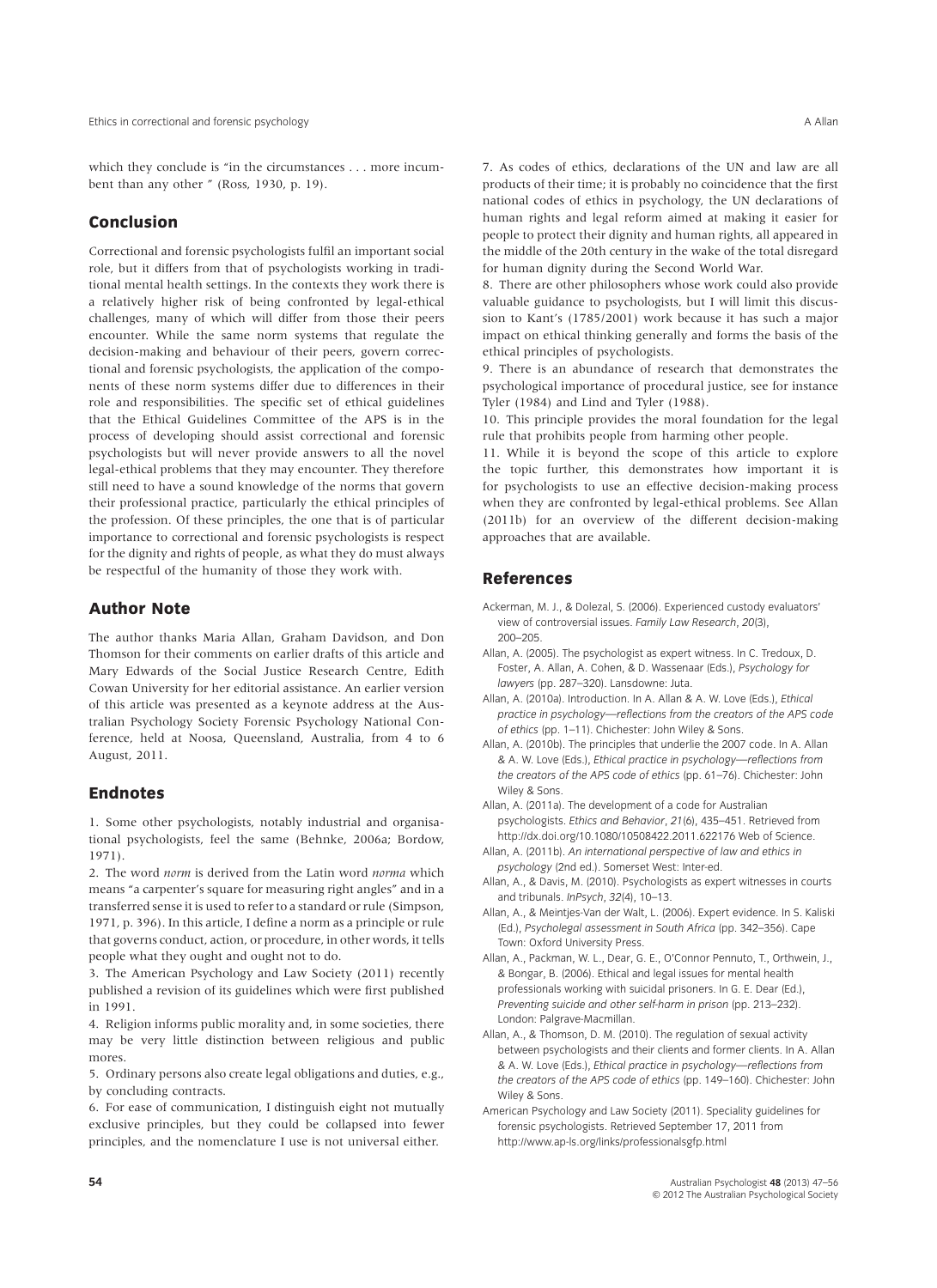Anderten, P., Staulcup, V., & Grisso, T. (1980). On being ethical in legal places. *Professional Psychology*, *11*(5), 764–773. Web of Science.

Ansell, C., & Ross, H. L. (1990). Reply to Pope and Bajt. *American Psychologist*, *45*(3), 399.

- Appelbaum, P. S. (1990). The parable of the forensic psychiatrist: Ethics and the problem of doing harm. *International Journal of Law and Psychiatry*, *13*, 249–259. Web of Science.
- Australian Psychological Society (2007). *Code of ethics*. Melbourne: Author.
- Australian Psychological Society (2009). Guidelines relating to suicidal clients *Australian Psychology Society ethical guidelines* (9 ed.). Melbourne: APS.
- Australian Psychological Society (2010). *Ethical guidelines* (10th ed.). Melbourne: APS.
- Bazelon, D. L. (1982). Veils, values, and social responsibility. *American Psychologist*, *37*(2), 115–121. Web of Science.
- Beauchamp, T. L., & Childress, J. F. (2009). *Principles of biomedical ethics* (6th ed.). New York: Oxford University Press.
- Behnke, S. (2006a). APA's ethical principles of psychologists and code of conduct: An ethics code for all psychologists . . . ? *Monitor on Psychology*, *37*(8), 66.

Behnke, S. (2006b). Ethics and interrogations: Comparing and contrasting the American Psychological, American Medical and American Psychiatric Association positions. *Monitor on Psychology*, *37*(7), 66.

Bordow, A. (1971). Is the code of professional conduct responsive to the practices of contemporary industrial psychologists? *Australian Psychologist*, *6*(2), 105–112. Web of Science.

Bow, J. N., Gottlieb, M. C., Siegel, J. C., & Noble, G. S. (2010). Licensing board complaints in child custody practice. *Journal of Forensic Psychology Practice*, *10*, 403–418. doi: 10.1080/15228932.2010.489851 Web of Science.

British Psychological Society (Australian Branch) (1949). *Code of professional ethics*. Melbourne: Author.

Charter of Human Rights and Responsibilities Act (Victoria) (2006).

Clingempeel, W. G., Mulvey, E., & Reppucci, N. D. (1980). A national study of ethical dilemmas of psychologists. In J. Mohahan (Ed.), *Who is the client?* (pp. 126–151). Washington, DC: American Psychological Association.

Cooke, J. S. (2000). *A meeting of minds: The Australian Psychological Society and Australian psychologists 1944–1994*. Melbourne: Australian Psychological Society.

Davis, M. R. (2008). Psychology in court. In D. V. Canter (Ed.), *Criminal psychology* (pp. 209–222). London: Hodder Education.

Dillon, R. S. (2010). Respect for persons, identity, and information technology. *Ethics and Information Technology*, *12*(1), 17–28. Web of Science.

Eenwyk, J. R. V. (1990). Reply to Pope and Bajt. *American Psychologist*, *45*(3), 399–400.

Eyde, L. D., & Quaintance, M. K. (1988). Ethical issues and cases in the practice of personnel psychology. *Professional Psychology: Research and Practice*, *19*(2), 148–154. Web of Science.

Family Law Act (1975). Commonwealth.

Franklin, K. (2011). *Global containment and escape: Alternative visions for forensic psychology*. Paper presented at the Australian Psychology Society Forensic Psychology National Conference, Noosa, Queensland, Australia.

Grisso, T. (2001). Reply to Schafer: Doing harm ethically. *The Journal of the American Academy of Psychiatry and the Law*, *29*(4), 457. Web of Science.

Gutheil, T. G. (2004). Forensic psychiatry as a specialty. *Psychiatric Times*, *21*(7), 31–36.

Hahlo, H. R., & Kahn, E. (1968). *The South African legal system and its background*. Cape Town: Juta & Co.

Haney, C., Banks, W. C., & Zimbarbo, P. G. (1973). Interpersonal dynamics in a simulated prison. *International Journal of Criminal Penology*, *1*, 69–97.

Health Practitioner Regulation National Law Act (2009). Queensland.

Health Professions Act 56 (1974). South Africa.

- Honoré, A. (1993). The dependence of morality on law. *Oxford Journal of Legal Studies*, *13*, 1–17.
- Human Rights Act (2004). Australian Capital Territory.
- Jones, C. A. G. (1994). *Expert witnesses*. Oxford: Claredon Press.
- Kain, P. (2009). Kant's defence of human moral status. *Journal of the History of Philosophy*, *47*(1), 59–102. Web of Science.
- Kant, I. (1785/2001). Fundamental principles of the metaphysics of morals. In A. W. Wood (Ed.), *Basic writings of Kant* (pp. 143–221). New York: The Modern Library.
- Kohlberg, L. A. (1976). Moral stages and moralization: The cognitive developmental approach. In T. Lickona (Ed.), *Moral development and behavior: Theory, research and social issues* (pp. 31–53). New York: Holt.

Lind, E. A., & Tyler, T. R. (1988). *The social psychology of procedural justice*. New York: Plenum Press.

McCrudden, C. (2008). Human dignity and judicial Interpretation of human rights. *Institute for International Law and Justice working paper 8 of 2008* . Retrieved 25 April 2012, from www.iilj.org

Miles, S. (2007). Medical ethics and the interrogation of Guantanamo 063. *The American Journal of Bioethics*, *7*(1), W3.

Miller, J. (2002). *Getting into law*. Chatswood: Butterworth.

- National Health Service Reform and Health Care Professions Act (2002). United Kingdom.
- Parsons, T. (1968). Professions. In D. L. Sills (Ed.), *International encyclopedia of social sciences* (Vol. 12, pp. 536–546). New York: MacMillan.
- Pope, K. S. (2011). Psychologists and detainee interrogations: Key decisions, opportunities lost, and lessons learned. *Annual Review of Clinical Psychology*, *7*, 459–481. doi: 10.1146/annurev-clinpsy-032210-104612 Web of Science.

Pope, K. S., & Bajt, T. R. (1988). When laws and values conflict: A dilemma for psychologists. *American Psychologist*, *43*(10), 828–829. Web of Science.

Pope, K. S., & Gutheil, G. (2009). Psychologists abandon the Nuremberg Ethic: Concerns for detainee interrogations. *International Journal of Law and Psychiatry*, *32*(4), 161–166. doi: 10.1016/j.ijlp.2009. 02.005.

Privacy Act (1988). Commonwealth.

- Psychologist Registration Board v Robinson, QCA 405 (2004).
- Psychologists Board of Queensland v Robinson, QHPT 002 (2004). Rawls, J. (1999). *A theory of justice* (revised ed.). London: Oxford
- University Press.

Ross, W. D. (1930). *The right and the good*. Oxford: Claredon Press.

Schafer, J. R. (2001). Exploring the ethical use of psychology in criminal investigations. *A Journal of the American Academy of Psychiatry and the Law*, *29*, 445–446. Web of Science.

Sentencing Act (1995). Western Australia.

- Simpson, D. P. (1971). *Cassell's New Latin-English Dictionary* (5th ed.). London: Cassell.
- Sullivan, J., & O'Hagan, M. (2007). Therapist's suicide could trigger challenges in legal cases. *Seattle Times*. Retrieved from http:// seattletimes.nwsource.com/html/localnews/2003808201\_ greenberg27m.html

Tyler, T. R. (1984). The role of perceived injustice in defendants' evaluations of their court room experience. *Law and Society Review*, *18*(1), 51–73.

Halpern, A., Halpern, J., & Doherty, S. (2008). "Enhanced" interrogation of detainees: Do psychologists and psychiatrists participate? *Philosophy, Ethics, and Humanities in Medicine*, *3*(21). doi: 10.1186/ 1747–5341–3–21.